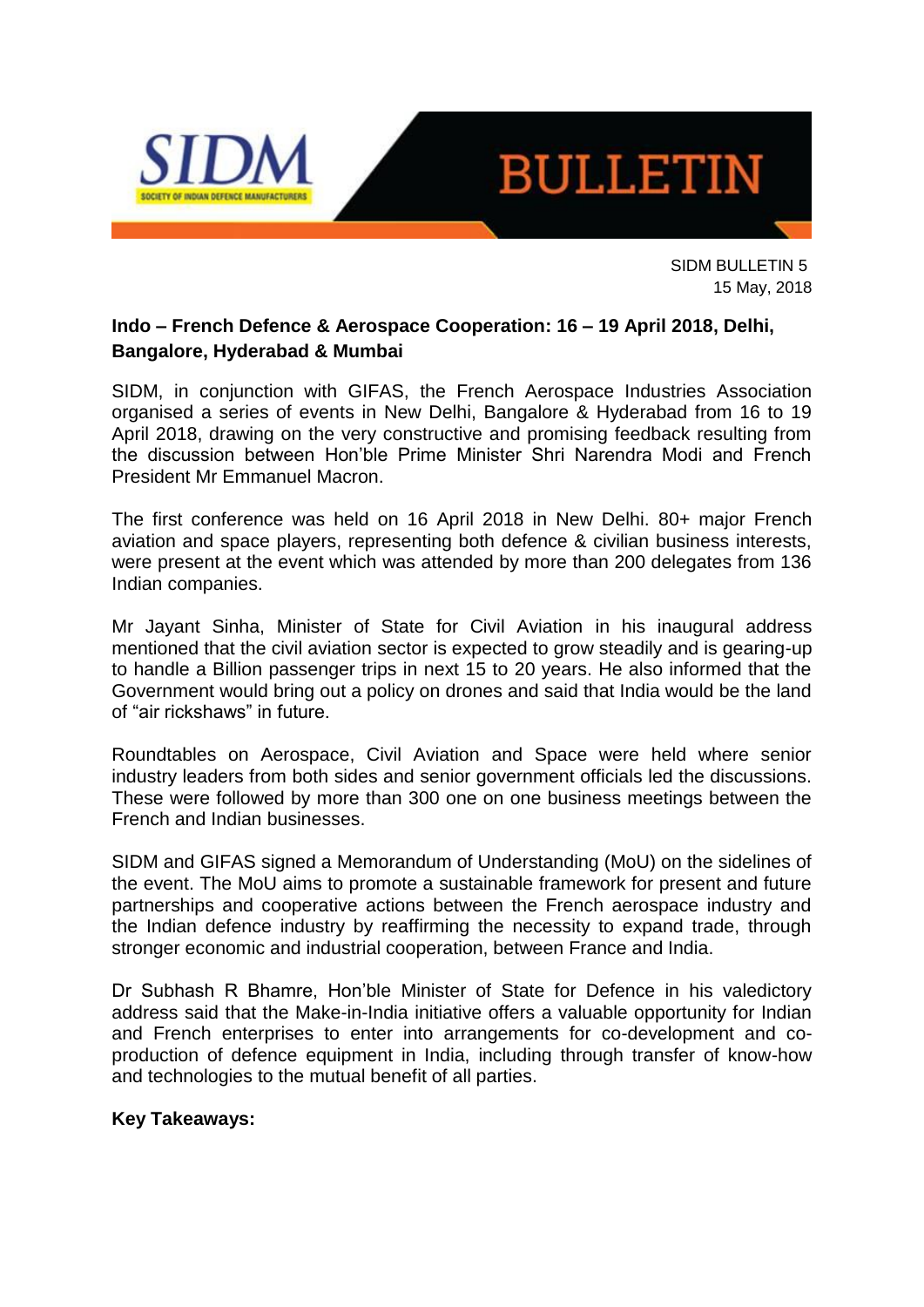- $\triangleright$  The export target for Defence equipment has been fixed at Rs 35,000 crore by 2025- Dr Subhash R Bhamre, Hon'ble MoS for Defence
- ➢ Civil aviation sector in India is expected to grow steadily and is gearing-up to handle a Billion passenger trips in next 15 to 20 years - Shri Jayant Sinha, Hon'ble MoS for Civil Aviation

Bangalore hosted the second in the series of events and hosted more than 100 B2B meetings between Indian and French companies.

As a follow-up to the GIFAS delegation to India, SIDM is contemplating an Indian industry delegation to France & Germany coinciding with EURONAVAL Defence & Maritime Exhibition, 23 – 26 October 2018 in Paris.

### **India – Russia Collaboration & 4 th India – Russia Military Industrial Conference: 03 May 2018, New Delhi**

Dr Ajay Kumar, Secretary (Defence Production) chaired a preliminary meeting to discuss 4th India – Russia Military Industrial Conference (MIC) that would be organised on the sidelines of ARMY 2018 in Moscow in from 21- 26 August 2018. SIDM apprised Ministry of Defence, on issues hampering effective execution of Joint Venture (JV), between Indian and Russian industry. The issues put forward included, level playing field to Indian manufacturers Vis-à-vis Russian OEM e.g. Impact of higher duties, embarkation facilities etc. DDP has agreed to look into rationalising import & excise duties. The embargo on export of items manufactured as part of the Joint Venture (JV) with Russians was also raised. Ministry of Defence will take-up this issue with Russian counter-parts at an appropriate level.

### **Industry Interaction on Indian Navy 'MAKE II' Projects: 26 April 2018, New Delhi**

With the introduction of revised 'Make II' procedure with industry friendly features, 24 projects have been identified by Indian Navy and preliminary details have been hosted on 'Make in India' website. Towards realisation of these projects and to ensure wider participation by the Indian Industry, an interaction with prospective vendors to discuss and clarify techno-commercial aspects and other modalities for development of the items was envisaged.

To facilitate this, SIDM jointly with Indian Navy organised an 'Industry interaction on MAKE projects for Indian Navy' on 26 April 2018 in New Delhi.

During the interaction, Indian Navy shared brief overview of the projects fielded under Make II.

List of Indian Navy Make II projects:

1 Deep Sea Side Scan Sonar Towing Winch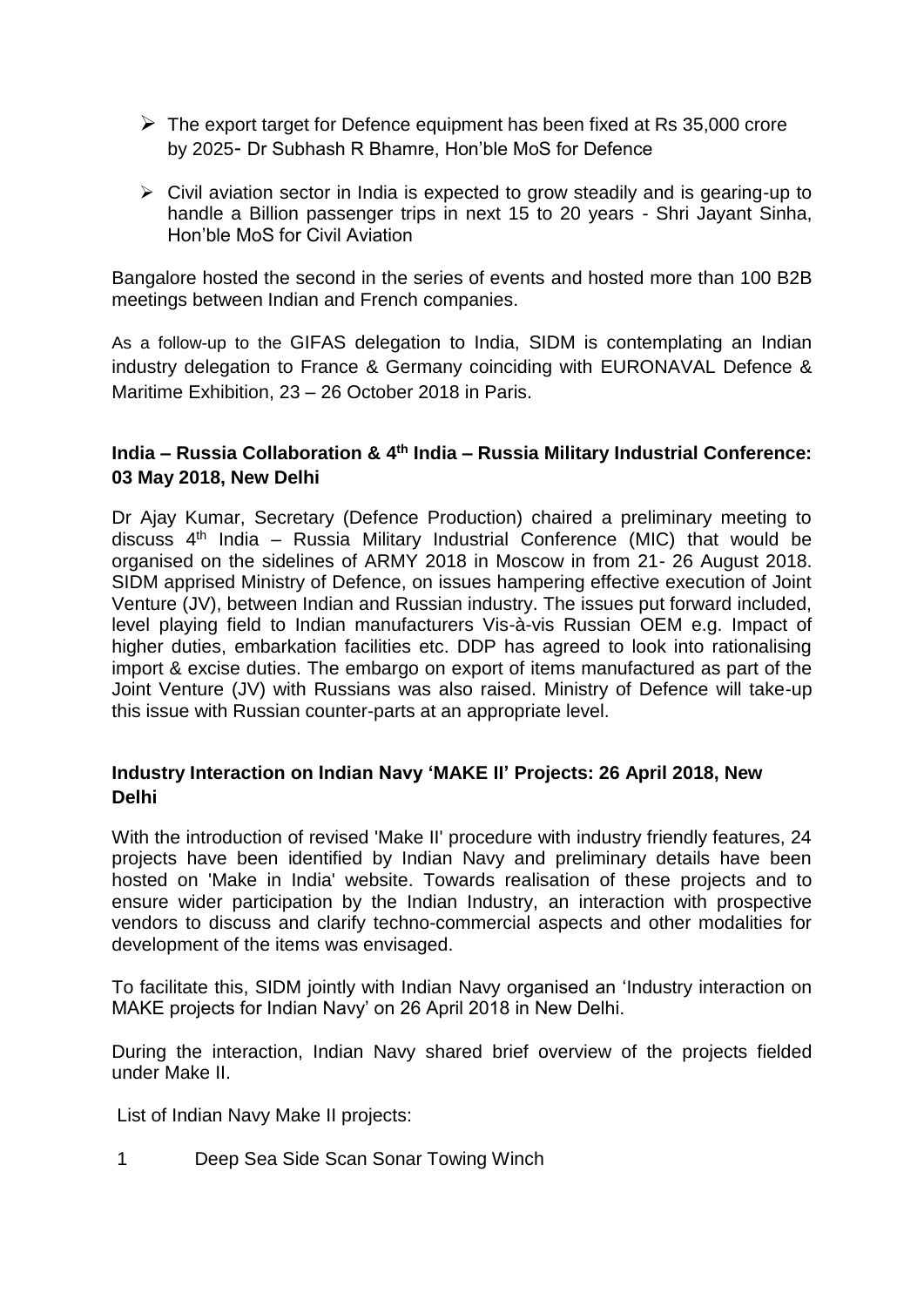- 2 Upper Air Sounding System (UASS)
- 3 Diesel Engines for Boats (150-350 HP)
- 4 Main Propulsion Diesels (5-10 MW)
- 5 Shafting and Propellers
- 6 Expendable Underwater Targets
- 7 High Speed Low Flying Targets
- 8 RAS/ FAS Gear
- 9 Electrolysis Based Hydrogen Generator
- 10 Digital Beam-forming Based Satellite TVC (DB2ST)
- 11 NVG Adaptation Filters and Image Intensifiers
- 12 1 phase and 3 phase inverters
- 13 Detonator N5 MK2 for CDSC 0.5 Kg with VH2 based composition
- 14 Electronic Fuse for Anti-Submarine Rocket RGB 60
- 15 Conformal Array Line of Sight Communication Antenna
- 16 Low Noise Water-jets for Surface Platforms
- 17 Light Weight Composite Material Portable Diesel Driven Fire Pumps
- 18 Compact Diesel Generators for Survey Motor Boats
- 19 Portable RPA Downlink Receiver with Display
- 20 Materials for High Pressure Fuel Pipelines
- 21 Universal Proximity Direct Action and Graze fuses for Gun Ammunition of 76 to 127mm.
- 22 Limpet Mine 'MK 414' (7Kg)
- 23 Limpet Mine 'MK 430' (15 Kg)
- 24 Float Smoke and Flame A/c 3.5 lbs No.2 Mk2

The interaction was aimed at assisting Indian Navy identify companies interested in various projects and help project officers to further interact with industry for feasibility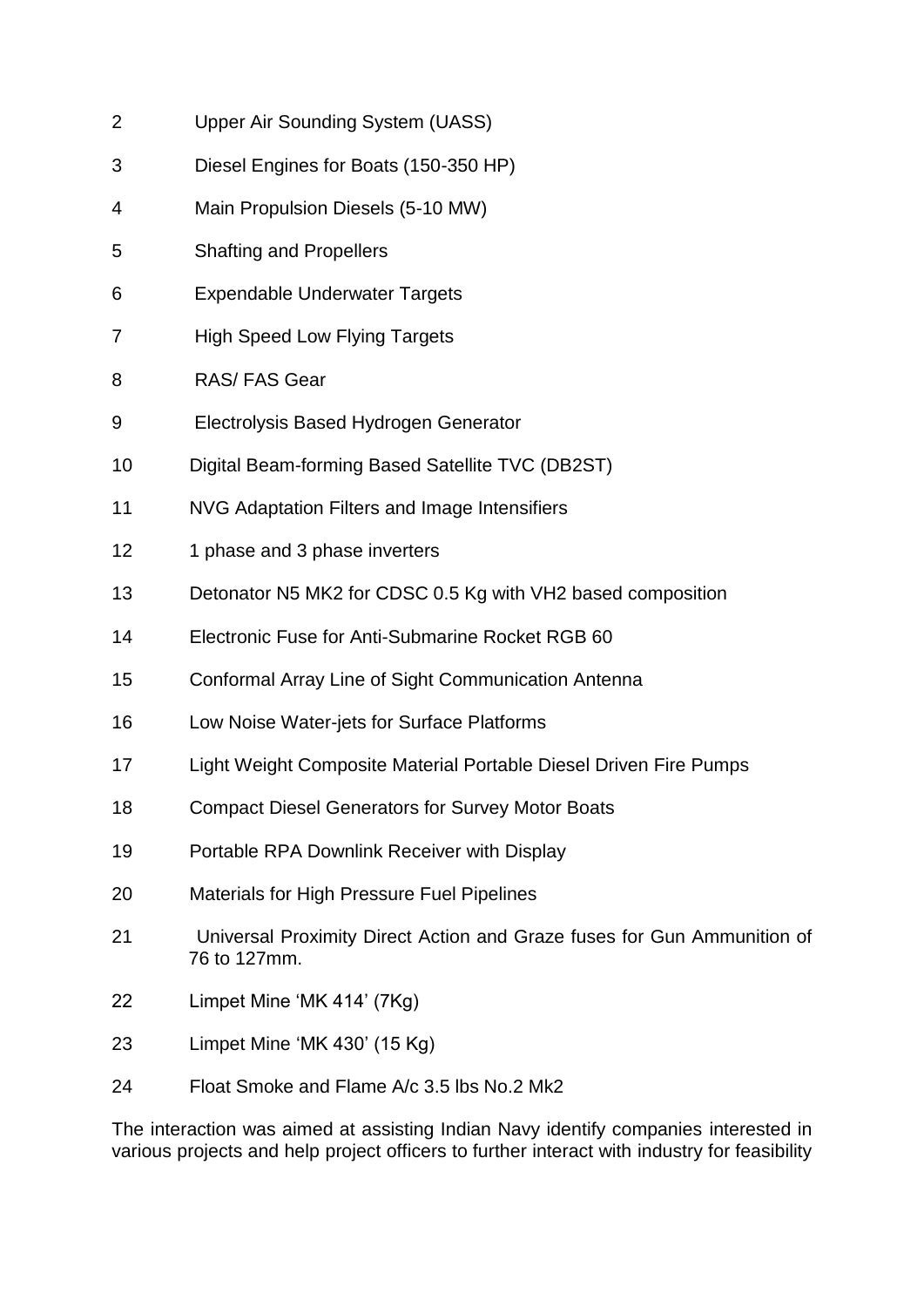study. Industry representatives interacted with officials on how industry could partner with the Indian Navy towards fructification of the listed projects.

Rear Admiral R Swaminathan, NM, during his address highlighted the indigenisation efforts in Indian Navy and shared details of Indian Navy's collaboration with private industry.

Lt Gen Subrata Saha, PVSM, UYSM, YSM, VSM\*\* (Retd), DG, SIDM highlighted the salient features of the Draft Defence Production Policy 2018 and informed the participants that Indian industries already have projects at concept of readiness stage under the MAKE II category.

Officers from various Directorates of Indian Navy presented details of all 24 MAKE projects that are in various stages and thereafter respective project officers interacted one on one with the industry representatives. More than 125 participants comprising officers from the three Services, industry representatives and Headquarter of Integrated Defence Staff attended the interaction.

#### **Second Industry interaction with Director General (Acquisition): 04 May 2018, New Delhi**

SIDM organised the second interactive session with Mr Apurva Chandra, DG (Acq) on 4 May 2018 to discuss & understand issues and concerns relating to policy, 'Make Projects', pending acquisition cases and enhanced performance parameters.

DG (Acq) asked SIDM to compile industry views on how to improve benchmarking and suggestions on indexing technological parameters.

SIDM has been organising regular interactions with industry to understand their concerns, apprise them on relevant Policy changes and taking up these with the Ministry of Defence and the Services.

The interaction was attended by Director General (Acquisition) & 11 members including all Acquisition Managers, Technical Managers and Finance Managers. More than 60 industry leaders from Indian and Foreign Enterprises participated in the interaction.

Key issues discussed at the interaction are:

- Delay and uncertainty in orders is impacting industry particularly MSMEs. There is an urgent need to expedite and approve long-delayed defence acquisition contracts
- Quicker clearances for Make-1 and Make-2 projects are needed. Industries views on how Dept of Acquisition can help in hastening clearances / placement of Contracts.
- Department of Acquisition may proactively take steps to build confidence of OEMs with respect to JV's as there seems to be a perception that JV's with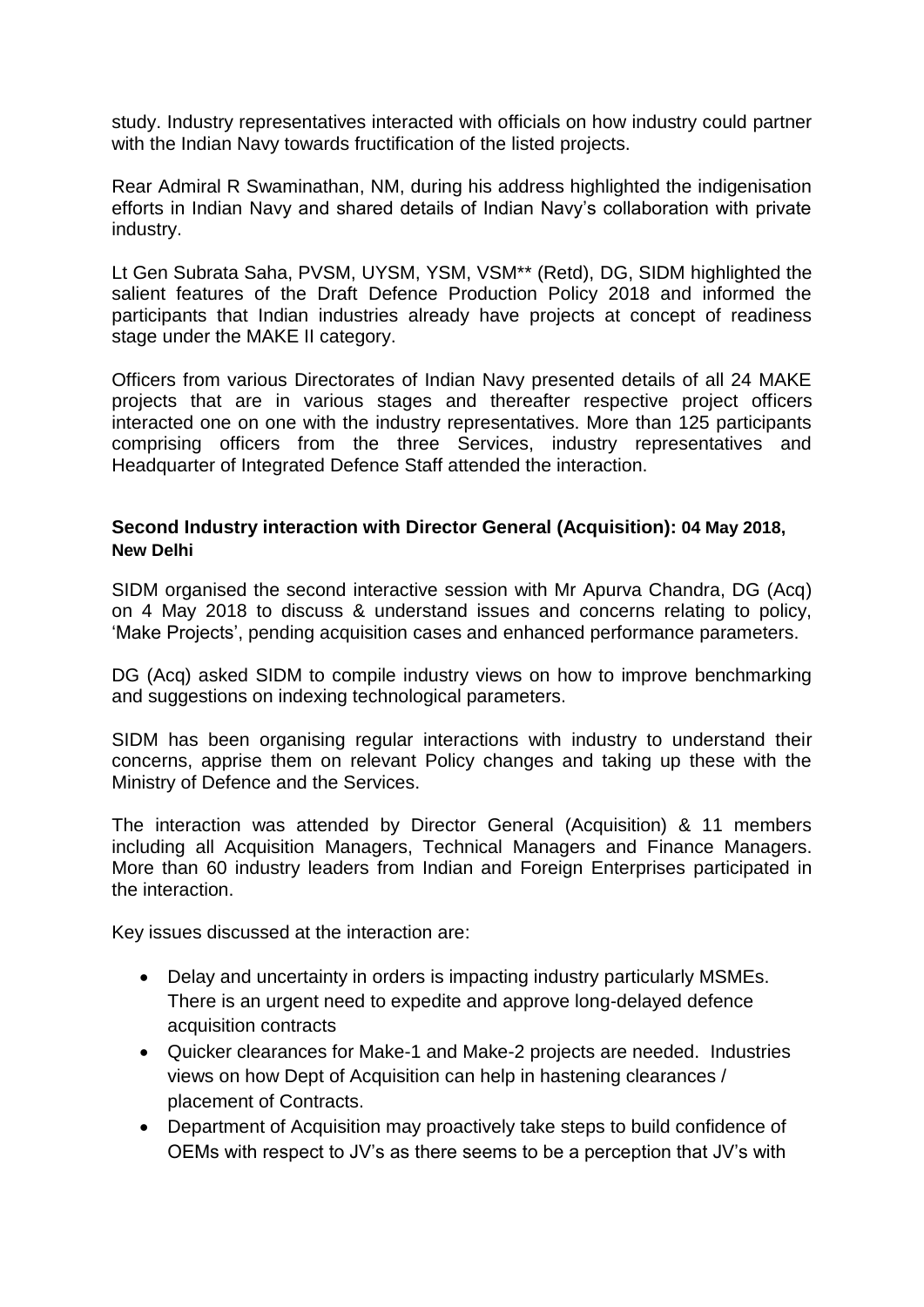49% FDI are not getting orders. This would give the much needed impetus to FDI in Defence.

- Incorporation of Trade & Service in DPP policy.
- Possibility of permitting single vendor procurement in cases where there is no competitor.
- For import of service and spares, level playing field vis-a-vis foreign OEMs be given to Indian companies. Rationalising import & excise duties could be one of the steps in this direction.
- Possibility of considering Skill Development in Aerospace sector for Defence **Offset**
- Need for framework to share the classified information between OEMs and Indian Partner
- Measures to implement Enhanced Performance Parameters should be finalised.

## **First India-Israel Bilateral Export Control Dialogue: 08 May 2018, New Delhi**

The First India – Israel Bilateral Export Control Dialogue coinciding with Israeli delegation to India was convened by Ministry of Defence on 08 May 2018. The Israeli delegation was led by Ms Racheli Chen – Director Defense Export Control Agency (DECA), Israeli MoD & comprised senior officials of DECA, Israeli Ministry of Economy & Industry and Ministry of Foreign Affairs.

The meeting was chaired by Mr Sanjay Jaju, Joint Secretary (DIP) and was attended by Israeli delegation and from Indian side industry representatives with active partnerships with Israeli industry.

## **Defence Industrial Corridors**

# **Discussions on UP – Bundelkhand Defence Industrial Corridor: 16 April 2018, Lucknow**

Lt Gen Subrata Saha, PVSM, UYSM, YSM, VSM\*\* (Retd), Director General, SIDM made a video presentation on Uttar Pradesh - Bundelkhand Defence Industrial Corridor to Defence Minister Nirmala Sitharaman and Uttar Pradesh Chief Minister Yogi Adityanath on 16 April 2018. Defence Minister & UP CM held detailed discussions on the UP - Bundelkhand Defence Corridor.

Defence Minister asserted that once the corridor becomes a reality, the entire impoverished Bundelkhand region will see unprecedented economic development and more jobs being created.

#### **Interaction with Academia & Industry: 05 May 2018, Coimbatore**

SIDM leadership interacted with members & officials of Coimbatore District Small Industries Association (CODISSIA) and discussed opportunities offered by TN –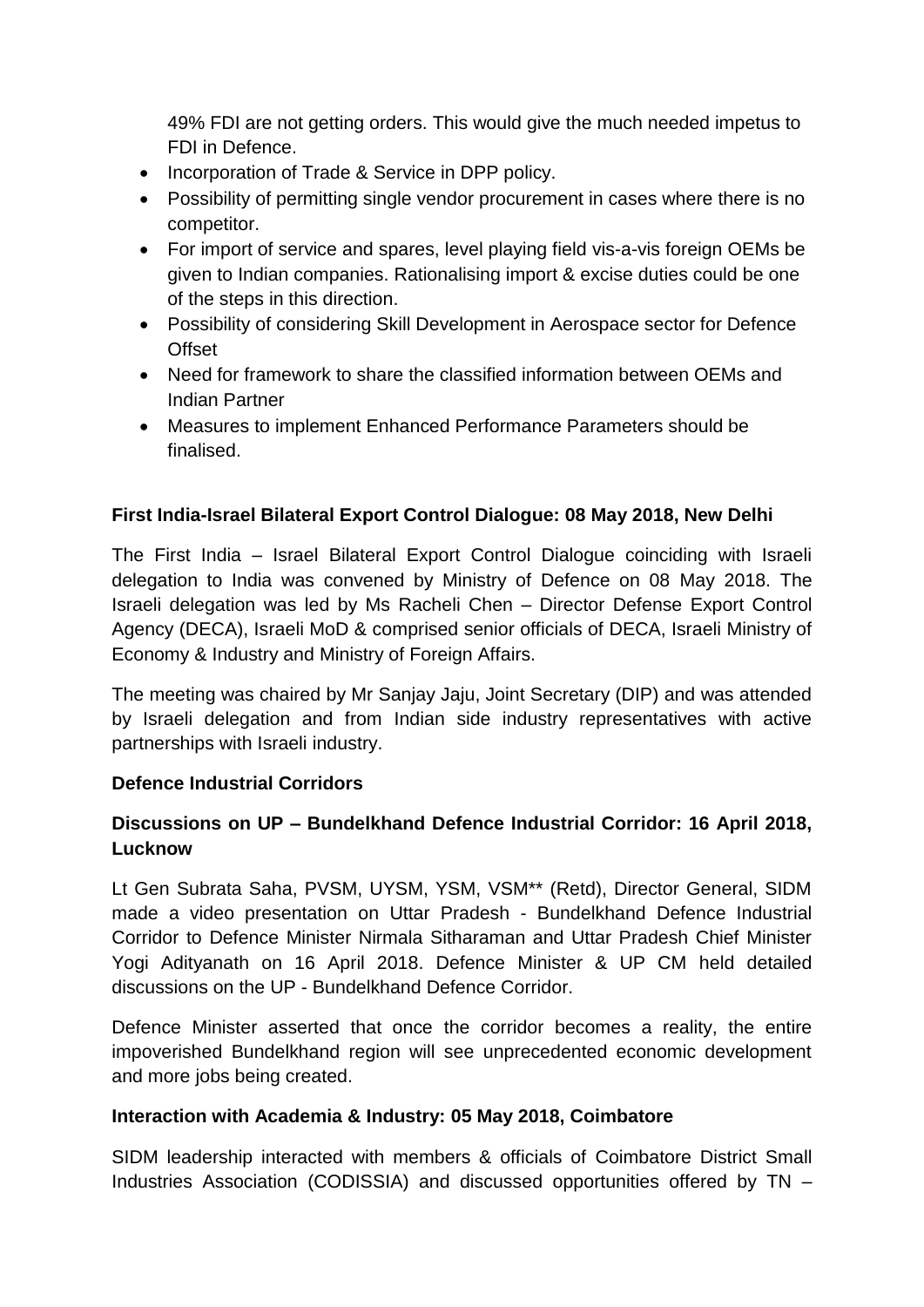Karnataka Defence Corridor and how SIDM could facilitate industry participation in the corridor. SIDM leadership also visited the campuses of Amrita University and PSG College of Technology discuss possible Academia – Industry collaboration to promote R & D and innovation in defence.

# **Industry Interaction on Uttar Pradesh Defence Industrial Corridor: 09 May 2018, Lucknow**

An industry interaction on UP Defence Industrial Corridor was held on 09 May 2018 in Lucknow and was addressed by Dr Subhash Ramrao Bhamre, Union Minister of State for Defence. The Minister stated that Uttar Pradesh would have a major share in the country's defence production and will transform India from an importer of arms to an exporter.

The interaction focussed on infrastructure & policy issues and opportunities for industry in the upcoming corridor.

SIDM is working closely with UP Government & industry to facilitate participation of large, medium and small enterprises in the Defence Industrial Corridor.

## **Defence Conclave: 11 May 2018, Ahmedabad**

SIDM partnered Confederation of Indian Industry (CII), Gujarat for the 2<sup>nd</sup> Defence Conclave, a Conference on Defence and Aerospace Manufacturing, on 11 May 2018 in Ahmedabad, Gujarat.

The Conclave brought together high-level Government representatives, key industry, and academia to discuss, deliberate and exchange ideas, viewpoints and knowledge about critical defence offset policies, sector analyses and review choices of technology available globally for the manufacturing and production of indigenous defense systems.

Panel discussions at the conclave focused on Make in India - Vision to Reality: Building a global hub for Defence Manufacturing; Business regulatory framework for Defence & Aerospace Manufacturing; Defence Production Policy & Defence Procurement Procedure; Skill development and accreditation in Defence & Aerospace industry; Ease off the government – private sector collaboration; Building a sustainable ecosystem for Defence & Aerospace industry; Defence Manufacturing and Challenges in Self Reliance.

# **Fifth Meeting of the National Aeronautics Coordination (NAC) Group: 02 May 18, New Delhi**

Dr Ajay Kumar, Secretary (Defence Production) chaired the 5<sup>th</sup> meeting of the National Aeronautics Coordination (NAC) Group was convened by MoD after a gap of nearly 4 years.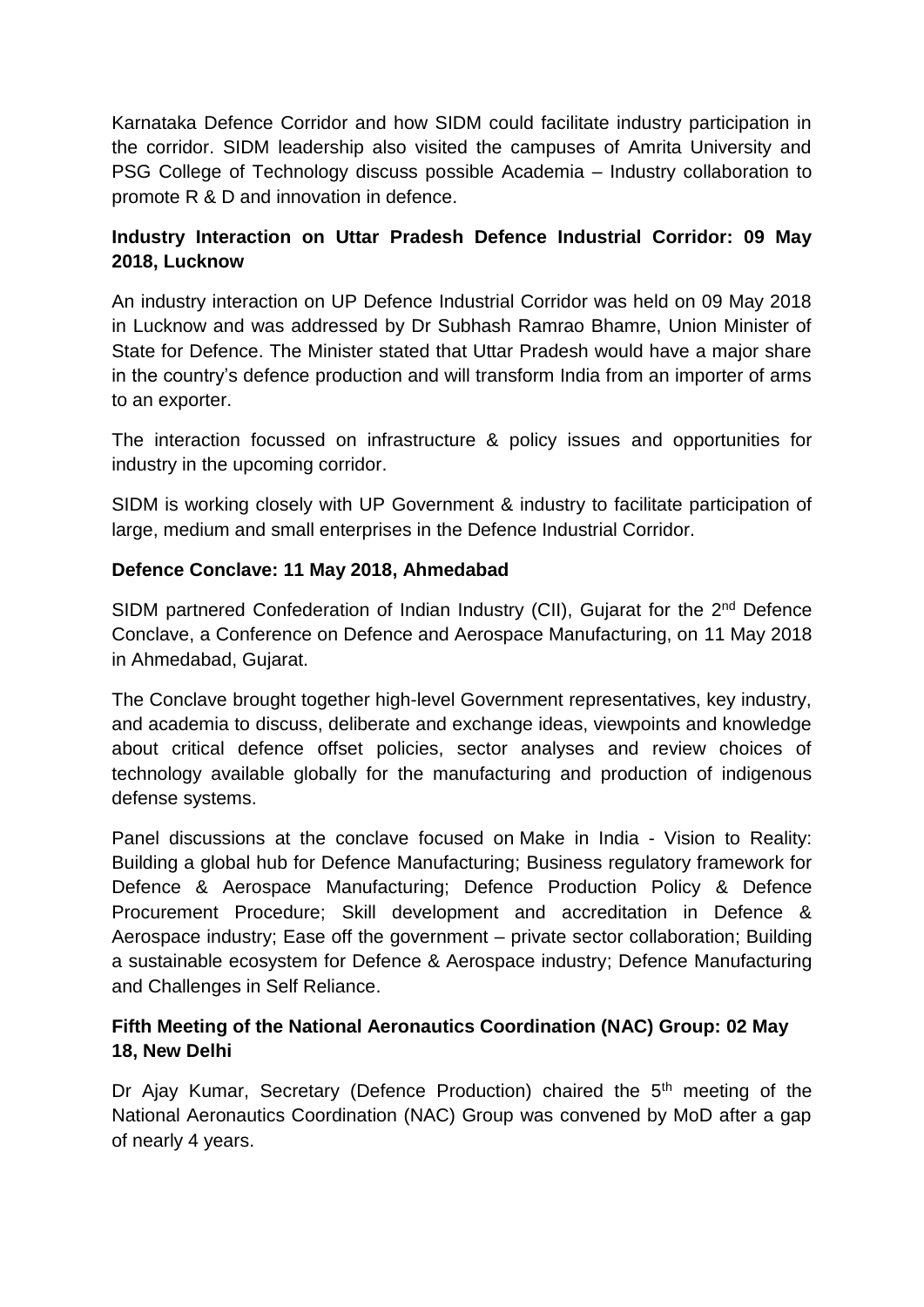The issue regarding formulation of National Policy on Aeronautics was discussed which involved Self Reliance in Civil & Aeronautics, R&D, Development of Technology and Academia.

Secretary (DP) emphasised on the following:

- Need to create a critical mass in the country on aviation sector
- Setting up of MRO facility for aircrafts & linking it with components of aero industry.
- Setting up world class Aerospace Skills & Knowledge Academy for manpower training
- Manufacture of a 70-100 seater aircraft for commercial use
- Higher indigenisation of Tejas, AMCA
- Aero Component Industry development with supply chain of international companies like that we did with auto components.
- Materials and Composites development.

# **Meeting on Test Facilities & Flying Zones for UAV Testing: 02 May 2018, New Delhi**

A meeting to discuss industry concerns regarding non availability of test facilities and proof ranges of PSUs & DRDO to the Private Sector was convened by Ministry of Defence on 02 May 18. The meeting was chaired by Mr Sanjay Jaju, Joint Secretary (DIP) & was attended by DGCA officials and industry representatives.

Indian UAV manufacturers highlighted the requirement of space/ test range where they could evaluate their products, preferably, in areas near their manufacturing bases. Issues related to air safety, congestion and internal security threat were also discussed in the meeting.

SIDM recommended that as a short term solution for the manufacturers to test fly the UAVs was to incorporate the areas recommended by DGCA in its draft policy and which has already been vetted by MHA.

DGCA informed that the draft policy on UAVs is being finalised. The JS (DIP) requested chambers to collate short & long term industry recommendations and share the same with MoD.

## **SIDM Centre for Startups**

Drawing inspiration from Hon'ble Prime Minister Narendra Modi's 'Startup India', SIDM announces 'Centre for Startups' that will work closely with startups for their capability building.

Enrollment of Fellows of SIDM Centre for Startups is now open. For more information please write to: [harikrishna.bhanushree@cii.in](mailto:harikrishna.bhanushree@cii.in)